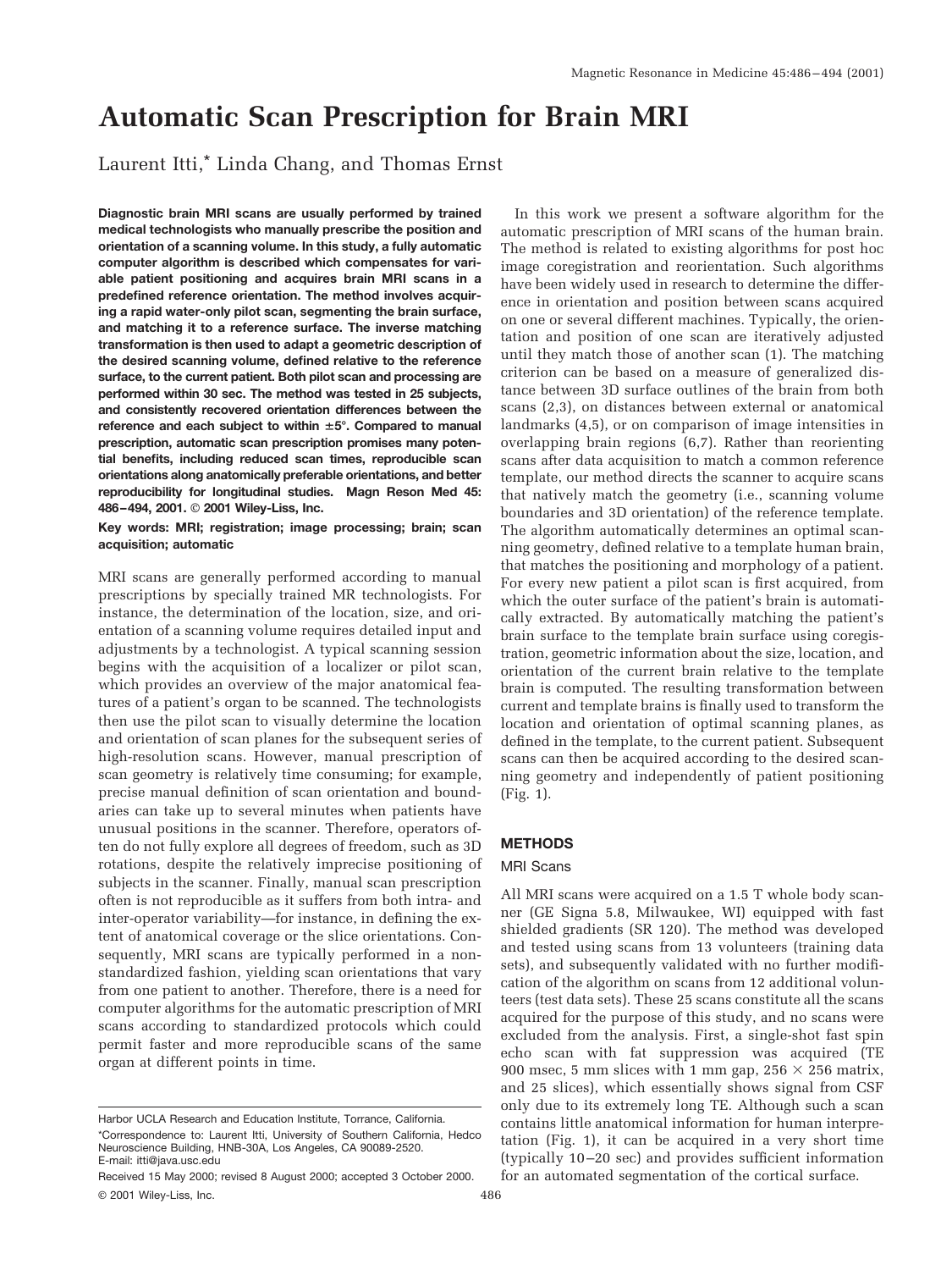

FIG. 1. Flow chart of the computer software algorithm utilized for automatic prescription of scan geometry. A reference template is created from a high-resolution MRI scan, and contains a brain surface and desired scanning geometry relative to that surface (top right). For each new subject (top left), a CSF pilot scan is acquired. The outer surface of the subject's brain is automatically segmented and matched to the reference surface. The 3D rotation resulting from matching the two surfaces is then used to transform the geometric description of the desired scanning volume from the reference to the current scan. Subsequent scans can finally be acquired according to this geometry, and will natively have a 3D orientation which matches that of the reference.

In three of the volunteers, the head was intentionally positioned in an extremely tilted position (see Fig. 2). Following off-line determination of the desired scan orientations, as described below, an additional validation scan was acquired according to the computed geometry. The validation scans used a segmented spin-echo echo planar imaging (EPI) sequence (TE 100 msec, TR 3000 msec, 5 mm slice with 1 mm gap, and 256  $\times$ 256 matrix).

#### **Template**

For the present study, a template was created containing a 3D geometric description of the outer surface of a human brain and a desired parallelepipedic scanning volume. The template brain surface was automatically segmented (3) from a high-resolution inversion-recovery scan of a normal volunteer (TR 4000 msec, TI 120 msec, TE 32 msec, 3.5 mm slices with no gap, and  $256 \times 256$  matrix). The desired scanning geometry was defined relative to the template brain surface by manually selecting the 3D position, orientation, and size of a parallelepiped representing the volume to be scanned.

## Image Processing

The algorithm to determine the spatial relationship between the brain in the current study and the template brain, and ultimately the slice plane orientations, was implemented as an extension of a customized coregistration software package developed in our laboratory (3,8,9). Typical processing times discussed in this study were obtained on a 500 MHz Compaq Alpha XP1000 Unix workstation. All algorithms described were written in language C.

The coregistration program is based on a two-step surface-matching algorithm. In the first primary step, the brain surface from the current CSF pilot scan is automatically extracted using an extension of the techniques described by Alpert et al. (10) and Mangin et al. (11). All processing is performed on a data set that is downsized by a factor of 2 in all three directions to reduce image processing time; hence, future pilot scans could be acquired at a lower resolution. Pixels with signal intensity outside the range of CSF intensity (e.g., background noise) are excluded using window thresholding: A pixel is considered CSF if its intensity is between 10% and 100% of the maximum intensity in the entire volume. The low threshold of 10% is chosen to include as much CSF as possible while excluding background noise. To avoid inclusion of the eyes in the brain segmentation, the eyes are eliminated using a 3D filter which maximally responds to a spherical object of 12-mm diameter on an empty background. The 3D convolution kernel for this filter hence contains values 1 inside the sphere and –1 outside. A threshold is applied to the result of the convolution to isolate the eyes, which are subsequently masked from the CSF scan. The resulting binary 3D volume within the accepted intensity range and with eyes removed is then subjected to isotropic 3D binary morphological dilation, with the objective of filling gaps in the outline of the brain derived from the CSF images. The morphological dilation operator replaces each non-zero pixel in the volume by a filled sphere of 3-cm diameter. Fast isotropic 3D dilation is obtained by thresholding an anisotropic chamfer distance map (3,12). Next, the dilated binary brain is isolated using an 8-connected 3D flooding algorithm, starting at the centroid of the dilated volume. As a result, non-brain structures with pixel intensities within the CSF range are eliminated. To recover the original brain size from the dilated and isolated binary brain, a 3D binary morphological erosion then is applied by thresholding an anisotropic chamfer distance map. Total processing time for this fully automatic brain segmentation is 7 sec.

In the second primary step, the brain surface from the current CSF scan is iteratively matched to that from the template. The surface from the current scan is considered mobile, whereas the template surface is a fixed reference. Therefore, 3D vertices are used to describe the current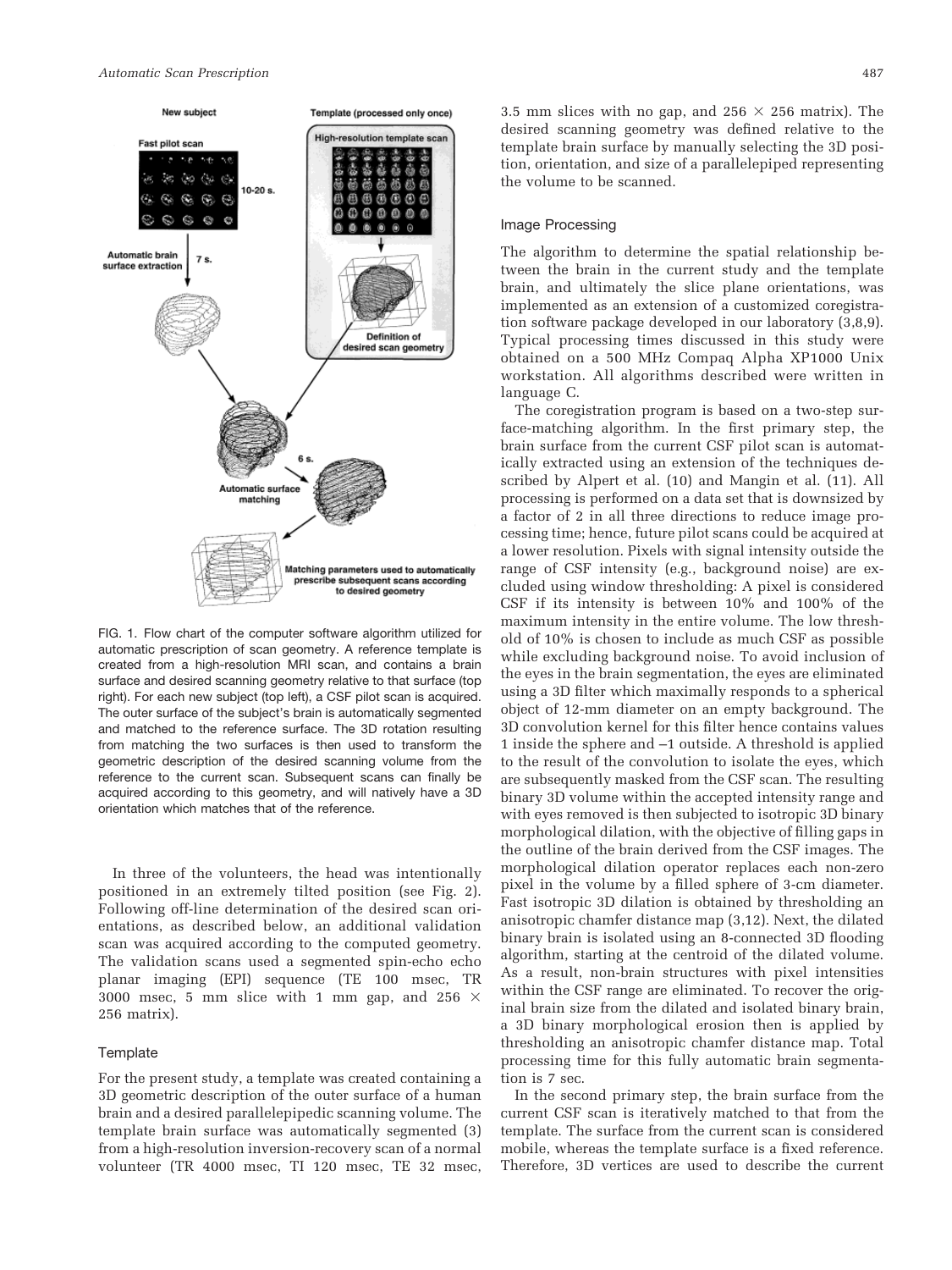

FIG. 2. MRI scans from a subject with markedly tilted head position, before (**a**) and after (**b**) adjusting the scan geometry. Note that the optimized scan (**a**) mirrors the slight rotation about the z-axis present in the reference template scan (**c**).

surface, whereas the template surface is represented by means of a chamfer distance map. Such a 3D distance map contains, for each pixel in a 3D volume, an approximation to the Euclidean distance between that particular pixel and the closest pixel on the template brain surface (3,13) (Fig. 3). Such a representation allows for fast computation of the distance between an arbitrary 3D vertex v and the closest point on the template brain surface, through a simple readout of the value in the distance map at the location of v (using trilinear interpolation). The computation of the distance map only needs to be performed once when the template is created, since it is associated with the template brain surface. To match the two brain surfaces, the vertices v of the mobile surface of the current patient, described by their 3D coordinates, are iteratively transformed to new vertices  $v'$  using a 3D transformation with nine parameters:

$$
v' = Av + T,\tag{1}
$$

where the vector T represents a translation (three parameters), and the  $3 \times 3$  matrix A has six free parameters: three for rotations and three for scaling. The centers of mass of the two data sets are used to obtain an appropriate starting translation value for the iterative algorithm; the starting values for the rotations are 0 and those for scaling are 1. The mismatch between the two brain surfaces is then evaluated by calculating a generalized distance measure D from the locations of the transformed vertices v' in the chamfer map. The distance measure is an approximation to the mean squared Euclidean distance between the vertices on the mobile surface and the reference surface. Thus, the generalized distance D provides a measure of the quality of fit between the two brain surfaces. Because the current CSF pilot scan may not cover the entire brain, the generalized distance measure D is defined in such a way that it is possible to match scans with incomplete overlap (3). Since the resulting distance measure may not be a continuous variable, Powell's minimization algorithm for nonregular functions is used to iteratively modify A and T in order to minimize the distance D between the two brain surfaces (14).

This initial surface matching is further refined using an alternate distance map; the convergence point of the initial matching is used as a starting point. The alternate distance map is identical to the original distance map except that it contains voids in the nasal sinus region (Fig. 3); consequently, the second surface matching step is insensitive to the inclusion of the sinuses in the mobile brain surface. This is necessary because large amounts of fluid in the nasal sinuses of a few subjects, due to sinusitis, were included in the initial brain segmentation. A similar strategy could be used to render the matching process insen-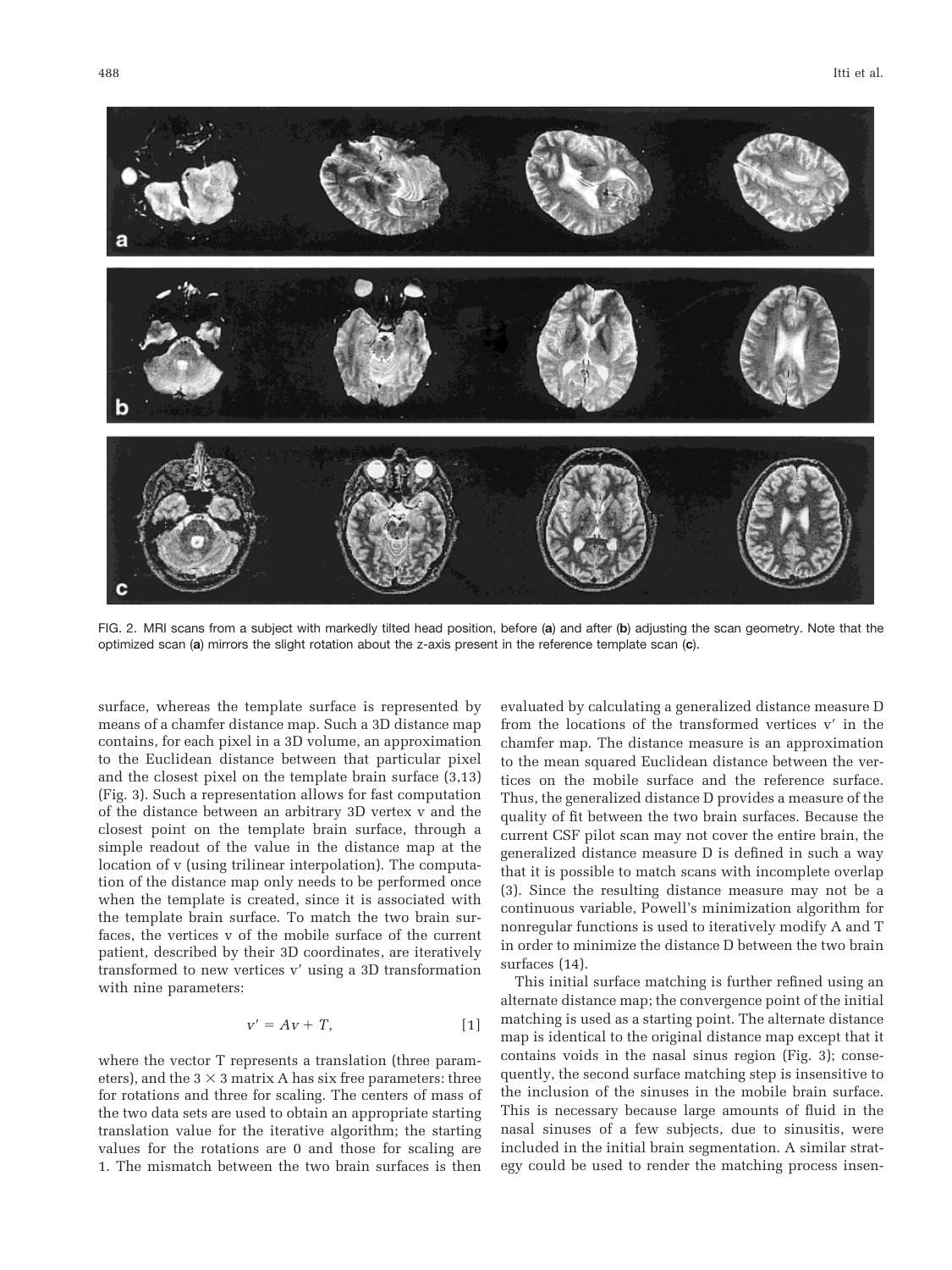

FIG. 3. Anisotropic chamfer distance map associated with the reference template brain (**a**). For each location the intensity in the map represents an approximation to the Euclidean distance between that location and the nearest location on the reference brain surface. In a refined version of the distance map (**b**) we have manually set the distance to zero (black) in the region of the nasal sinuses; vertices from the mobile surface falling in this region will thus be ignored during the computation of the generalized surface matching measure D. This modification renders the surface matching algorithm insensitive to segmentation artifacts in the region of the nasal sinuses. Similar modifications of the distance map could be used to render the algorithm robust to other classes of common structural abnormalities.

sitive to other segmentation artifacts. The total processing time for both surface matching steps is less than 6 sec.

Once the geometric relationship between template and current brain surface is known, it can be used to compute the boundaries and orientations of the desired scanning volume for the current patient. The geometric description of the desired scanning volume associated with the template brain (e.g., rotation of the slice planes relative to the brain) is simply converted to the frame of reference of the current brain, using the inverse of the best-fit transformation (see Eq. [1]). The desired scan geometry relative to the current brain can then be used to acquire all subsequent scans for the current patient.

#### Validation

The accuracy with which our algorithm was able to determine 3D rotations between the template and current brains was evaluated by comparing the positions of anatomical landmarks in the template scan and in the pilot CSF scan resliced according to the geometric transformation from the surface matching. Ideally, these anatomical landmarks should be at the same spatial locations in the template and resliced pilot scans, and all three rotation angles derived from comparing these landmarks should be close to zero. To determine the residual differences in the x-rotation between template and current scan (rotation about an axis along the left/right direction), a line joining the most inferior point of the frontal lobe and the most superior point of the cerebellum was manually drawn on the mid-sagittal slice. The angular difference between the line drawn on the template and on the current scan was then computed. To determine the y-rotation (rotation about an axis along the anterior/posterior direction), a line joining the centroids of both eyes was determined using the eye detection algorithm described above. Finally, to determine the zrotation (rotation about an axis along the superior/inferior direction), a line was manually drawn along the midline, on the first transaxial slice above the ventricles. In this study, we detail estimated and residual rotation parameters, which are critical in evaluating the usefulness of the method, and simply report a summary of translation and scaling parameters.

# **RESULTS**

The algorithm to extract the brain surfaces from the current pilot scan, as well as the surface matching, worked reliably in all 25 volunteers. Although the algorithm had been tuned and optimized using the first 13 subjects (the training set), it was successfully applied with no further modification to the 12 additional volunteers who were scanned subsequently (the test set). Using separate training and test sets allowed us to determine whether our optimizations of the algorithm to yield good performance on the training set would generalize to entirely new scans after algorithmic development had been frozen. Typical processing time for the entire automatic scan prescription, including pilot scan, brain surface extraction, surface matching, and computation of desired scanning geometry, was approximately 30 sec (with processing done on a 500 MHz Compaq Alpha XP1000 Unix workstation; see Methods). Figures 4 and 5 show the individual angular differences between patients and template, as estimated from the automatic prescription, for the training and test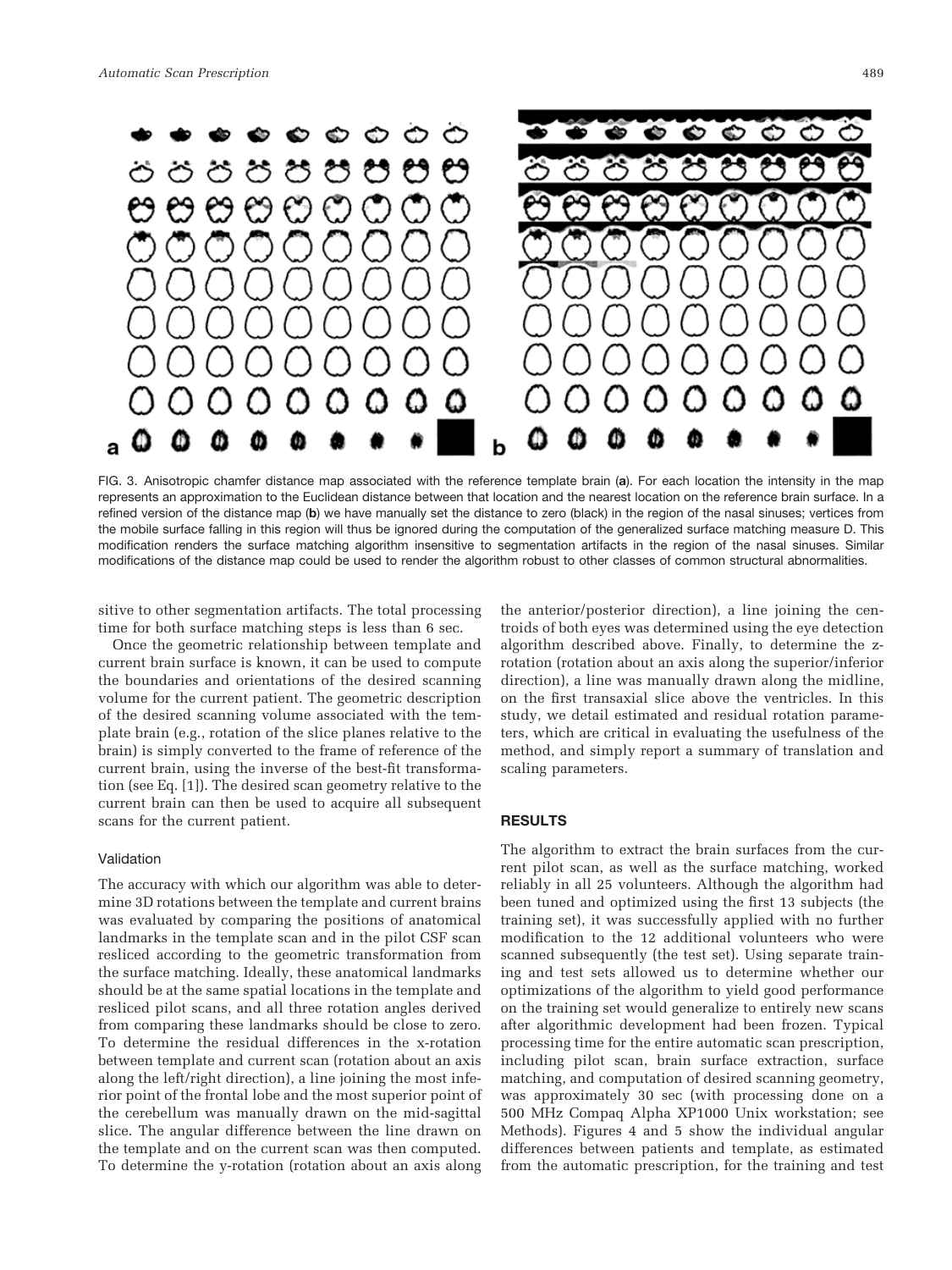

FIG. 4. Estimated (**a**) and residual (**b**) rotation angles for the 13 subjects in the training set (used to optimize the algorithm). In red are shown the three subjects who had been intentionally placed in the scanner with large rotation angles relative to typical patient positioning. In cyan are shown the two subjects who had large amounts of water in their nasal sinuses (due to sinusitis); their sinuses were incorrectly included in the brain surface by the automatic segmentation algorithm. The residual rotation angles of these five subjects fall within the range of the other subjects (dark blue).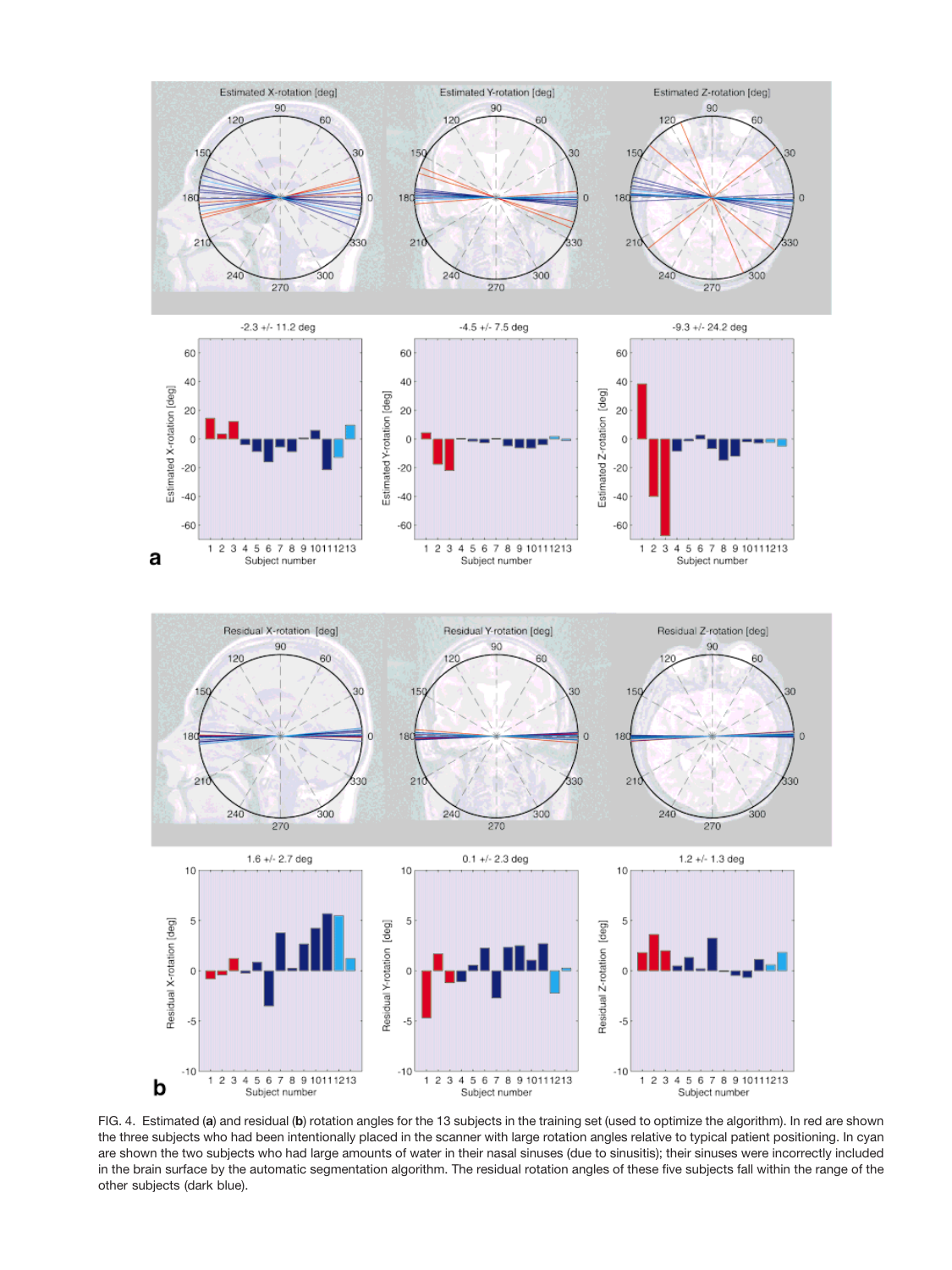

FIG. 5. Estimated (**a**) and residual (**b**) rotation angles for the 12 subjects in the test set processed without further modifications after optimizing the algorithm on the training set. The algorithm yields robust results for all 12 subjects, including two who had large amounts of water in their nasal sinuses (cyan). The ranges of residual rotation angles are similar to those obtained with the training set (Fig. 4).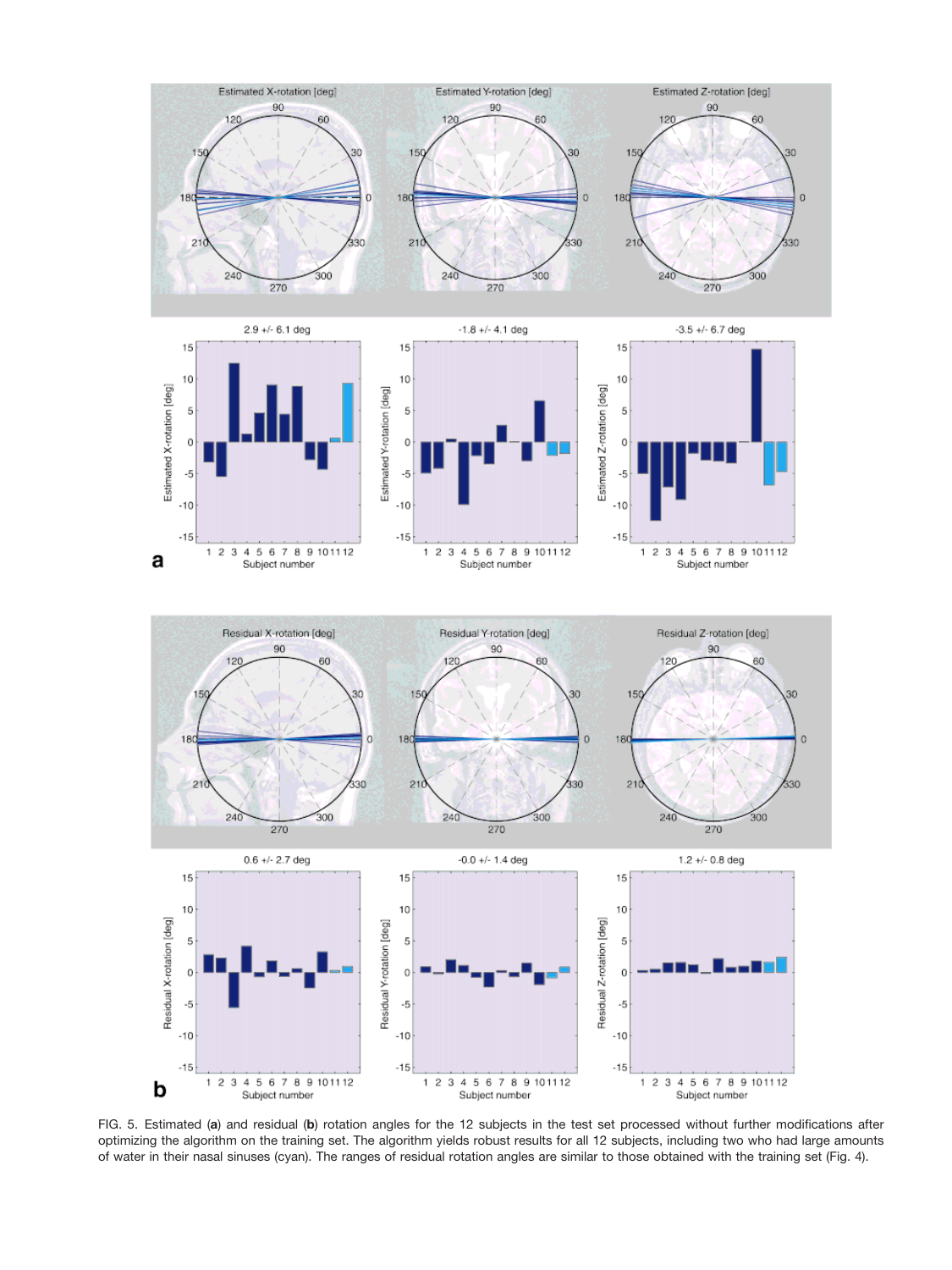| Table 1                                                                                     |  |  |  |  |  |
|---------------------------------------------------------------------------------------------|--|--|--|--|--|
| Estimated Rotation Angles, Residual Rotation Angles, and Residual Surface Matching Distance |  |  |  |  |  |

|                         |                     | Estimated           |                     |                     |                              |                     |                  |  |
|-------------------------|---------------------|---------------------|---------------------|---------------------|------------------------------|---------------------|------------------|--|
| Subject                 | X-rotation<br>(deg) | Y-rotation<br>(deg) | Z-rotation<br>(deg) | X-rotation<br>(deg) | Y-rotation<br>$(\text{deg})$ | Z-rotation<br>(deg) | Distance<br>(mm) |  |
| Training set            |                     |                     |                     |                     |                              |                     |                  |  |
| 1                       | 14.56               | 4.47                | 38.51               | $-0.81$             | $-4.68$                      | 1.82                | 2.54             |  |
| $\sqrt{2}$              | 3.54                | $-17.49$            | $-40.01$            | $-0.40$             | 1.69                         | 3.63                | 3.25             |  |
| 3                       | 12.33               | $-21.89$            | $-67.40$            | 1.22                | $-1.19$                      | 2.00                | 3.41             |  |
| $\overline{4}$          | $-3.84$             | 0.33                | $-8.39$             | $-0.24$             | $-1.07$                      | 0.50                | 3.17             |  |
| 5                       | $-8.70$             | $-1.54$             | $-1.38$             | 0.88                | 0.55                         | 1.35                | 2.91             |  |
| 6                       | $-15.92$            | $-2.61$             | 2.71                | $-3.51$             | 2.26                         | 0.22                | 3.67             |  |
| $\overline{7}$          | $-5.52$             | 0.31                | $-6.57$             | 3.78                | $-2.70$                      | 3.26                | 2.55             |  |
| 8                       | $-8.80$             | $-4.79$             | $-14.77$            | 0.25                | 2.34                         | $-0.08$             | 3.08             |  |
| 9                       | 0.86                | $-6.14$             | $-11.84$            | 2.68                | 2.51                         | $-0.47$             | 2.55             |  |
| 10                      | 6.07                | $-6.23$             | $-1.96$             | 4.23                | 1.07                         | $-0.67$             | 3.03             |  |
| 11                      | $-21.33$            | $-3.98$             | $-2.79$             | 5.67                | 2.70                         | 1.15                | 3.11             |  |
| 12                      | $-12.80$            | 1.90                | $-2.28$             | 5.49                | $-2.22$                      | 0.60                | 3.20             |  |
| 13                      | 9.78                | $-1.06$             | $-4.97$             | 1.22                | 0.27                         | 1.84                | 3.05             |  |
| Average                 | $-2.29$             | $-4.52$             | $-9.32$             | 1.57                | 0.12                         | 1.16                | 3.04             |  |
| <b>SD</b>               | 11.23               | 7.47                | 24.19               | 2.68                | 2.33                         | 1.33                | 0.34             |  |
| Test set                |                     |                     |                     |                     |                              |                     |                  |  |
| 1                       | $-3.16$             | $-4.92$             | $-5.02$             | 2.81                | 0.93                         | 0.32                | 2.76             |  |
| $\overline{\mathbf{c}}$ | $-5.44$             | $-4.18$             | $-12.45$            | 2.26                | $-0.24$                      | 0.52                | 2.71             |  |
| 3                       | 12.49               | 0.48                | $-7.13$             | $-5.58$             | 2.00                         | 1.53                | 2.90             |  |
| $\overline{4}$          | 1.26                | $-9.90$             | $-9.14$             | 4.17                | 1.11                         | 1.58                | 2.93             |  |
| 5                       | 4.62                | $-2.17$             | $-1.76$             | $-0.71$             | $-0.82$                      | 1.21                | 2.83             |  |
| 6                       | 9.07                | $-3.46$             | $-2.86$             | 1.85                | $-2.30$                      | $-0.15$             | 3.02             |  |
| $\overline{7}$          | 4.41                | 2.68                | $-3.05$             | $-0.66$             | 0.26                         | 2.20                | 3.09             |  |
| 8                       | 8.84                | 0.03                | $-3.34$             | 0.59                | $-0.70$                      | 0.83                | 3.63             |  |
| 9                       | $-2.81$             | $-2.96$             | 0.04                | $-2.48$             | 1.47                         | 0.99                | 2.19             |  |
| 10                      | $-4.32$             | 6.54                | 14.71               | 3.26                | $-1.96$                      | 1.79                | 2.78             |  |
| 11                      | 0.62                | $-2.13$             | $-6.81$             | 0.29                | $-0.87$                      | 1.60                | 3.21             |  |
| 12                      | 9.34                | $-1.80$             | $-4.70$             | 0.94                | 0.87                         | 2.38                | 3.68             |  |
| Average                 | 2.91                | $-1.82$             | $-3.46$             | 0.56                | $-0.02$                      | 1.23                | 2.98             |  |
| <b>SD</b>               | 6.11                | 4.08                | 6.66                | 2.70                | 1.35                         | 0.76                | 0.40             |  |

SD, standard deviation.

sets, respectively. As mentioned previously, the initial angles for the first three subjects are particularly large because these subjects had been intentionally placed in the scanner with severely tilted head orientations (Fig. 2). Four subjects had large amounts of water in their nasal sinuses, which were included in the brain surface by the surface segmentation algorithm. For these subjects, the second surface matching step, with the refined distance map, allowed the algorithm to ignore the sinuses and accurately recover scan orientations. For all other subjects, this second matching had no effect.

After matching, the average generalized distance between the patient and template brain surfaces was  $3.04\pm0.34$  mm (training set) and  $2.98\pm0.40$  mm (test set; Table 1). The residual rotation angles between template and reoriented pilot scans according to the geometric transformation derived by the algorithm are shown in Table 1. Note that the subjects with either large initial rotations (subjects 1–3 of training set), or water in the nasal sinuses (subjects 12 and 13 of the training set, and subjects 11 and 12 of the test set), do not appear as outliers in the results, but yield residual rotation angles within the range obtained for the other subjects. This suggests that the surface matching algorithm was robust with respect to initial

conditions and to possible artifacts on the brain surface in the region of the nasal sinuses. The average 3D distance between landmarks was reduced by our algorithm from  $40.5 \pm 25.0$  mm to  $6.9 \pm 2.9$  mm for the training set, and from 35.8  $\pm$  9.7 mm to 6.2  $\pm$  2.0 mm for the test set. The scaling parameters recovered by our algorithm were  $0.999 \pm 0.026$  for the training set (average of values for x, y, and z) and  $0.998 \pm 0.029$  for the test set, indicating very small differences in brain size between subjects and template.

As an example of the quality of our algorithm, Fig. 2a shows MR images from one of the three volunteers with severely tilted head orientation (see also Table 1 and Fig. 4, subject 3 of training set). The matching algorithm recovered rotations of 12°, 22°, and 67° (x, y, and z) relative to the template scan. A repeat scan, acquired with the scanning geometry derived from the automatic prescription algorithm, showed symmetric brain structures (Fig. 2b) and closely resembled the template scan (Fig. 2c).

## **DISCUSSION**

This study demonstrates the feasibility of automatic prescription of scan planes for brain MRI. The total time for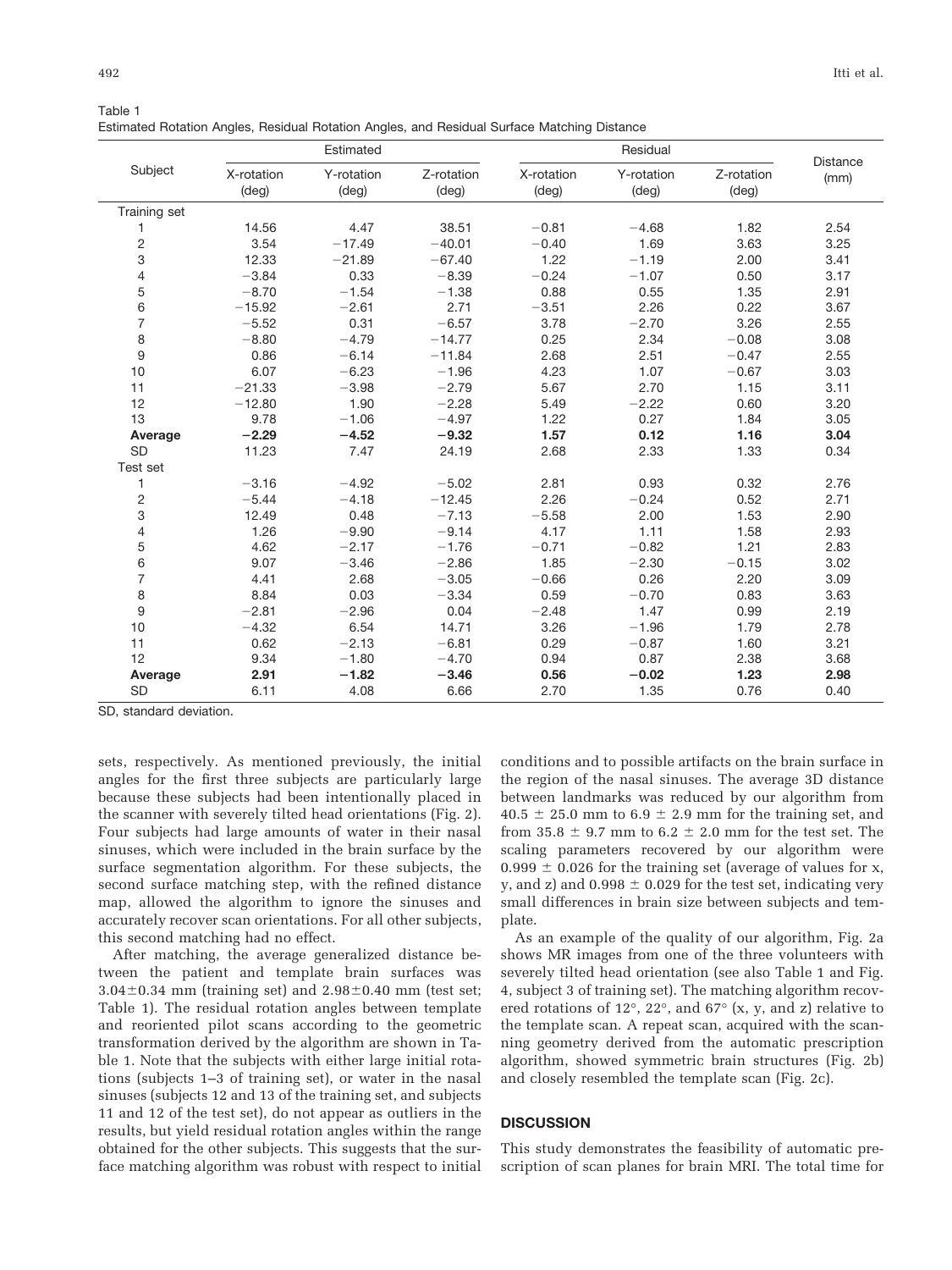the autoprescription, including pilot scan and image processing, was approximately 30 sec, which is short enough for an automated prescan protocol. The use of single-shot FSE images, showing CSF only, allowed efficient extraction of the brain surface of the current subject with no user interaction. The surface matching algorithm proved very robust with respect to initial positioning and to surface segmentation artifacts. Our algorithm also provides a quality control measure, the generalized distance (in mm) between the current and the template brain surfaces. This measure could be used to initiate a manual procedure if it is found to be above a certain threshold, indicating a failure of the surface matching.

The emphasis of the present study is to develop a rapid and robust algorithm with reasonable accuracy. The relatively low residual rotation angles consistently measured for all subjects are within the expected error margin of a human operator who uses interactive graphical prescription tools. These residual angles might be further reduced at the cost of increased computational expense. For example, using the pilot scans at full resolution may yield slightly more accurate surface segmentation. However, since the two brain surfaces to be matched are from different subjects, interindividual differences in the brain shape may limit the potential gain in accuracy with increased spatial resolution. If the lower resolution is used in a routine implementation, scans should be acquired at reduced resolution, rather than at a high resolution followed by down-sampling.

Two special measures markedly improved the robustness of our algorithm. First, the eyes were automatically detected, and subsequently eliminated from the brain segmentation. Second, exclusion of the nasal sinuses in the second surface matching step significantly improved the matching in subjects with large amounts of water in the sinuses. In the subjects in whom the surface segmentation algorithm correctly excluded the nasal sinuses, the second matching step yielded transformation parameters identical to those from the first matching step. Because the alternate distance map (sinuses excluded) is spatially less complete than the original one, correct matching in the second matching step relies on a fairly accurate adjustment of the current brain surface to the template surface by the first matching step. Therefore, the use of two successive surface matching steps is more robust than a single-step matching algorithm that uses only the alternate distance map.

Our sample datasets included male and female subjects, both normal controls and patients, and sampled a range of possible head positions and orientations. We have previously studied the effect on our surface matching algorithm of artificially introducing a large structural defect (an ellipsoid with diameters of 10  $\times$  20  $\times$  40 mm was cut out of the frontal lobe of one of two surfaces to be coregistered). For 11 coregistrations, we found that this artificial artifact only slightly degraded registration accuracy, by about 0.5° in x, y, and z rotation, and 0.25 mm in x, y, and z translation (3). Together with the good surface matching results reported in the present study when surface segmentation artifacts were encountered (in the region of the nasal sinuses), these findings suggest that our algorithm is robust to structural differences between the current and template

brain surfaces. Furthermore, our method for overcoming surface segmentation artifacts in the nasal sinuses could be generalized to other regions of the head if future studies demonstrate frequent segmentation or registration problems for particular patient populations.

One of the consequences of the limited use of the available freedom in scanning geometry in manual prescription by human operators is a nonstandardized prescription, which yields scan orientations that vary from one patient to another. This intersubject variability can make interpretation of the images more difficult, and may ultimately lead to reduced quality of radiologic readings. Another consequence of the variability in the scan orientations is limited intrasubject reproducibility for repeat scans. Very different images may be obtained when the same subject is scanned in different sessions, such as for follow-up medical evaluations, making direct comparison of scans from different sessions unnecessarily difficult. Although a *posteriori* coregistration and realignment of follow-up scans have been demonstrated in research studies, these techniques have not yet been integrated into the standard clinical environment. Most diagnostic interpretation is performed on films or electronic displays of the scans in their native orientation, especially since post hoc reorientation may yield image degradation when the image resolution is not isotropic. In contrast, our method could be used in routine clinical settings since it corrects for patient positioning prior to scan acquisition and requires no human interaction. Furthermore, although we have included only a geometric description of scanning volume boundaries in our template, future implementations of our technique could include other geometric objects, such as locations of MR spectroscopy voxels, or a narrow range of slice positions for detailed imaging of anatomical structures such as the pituitary gland.

Our matching algorithm currently determines the translation, scaling, and rotation parameters between the reference and the new brains. Additional parameters, such as shearing, could also be determined by the same algorithm by allowing all nine parameters in the transformation matrix A (Eq. [1]) to be optimized (9). While this may improve the quality of the surface matching algorithm, it poses the problem of recovering pure rotation angles from the transformation matrix determined by the algorithm.

In summary, automatic scan prescription promises many future improvements over manual prescription, including reduced scan times, reproducible intersubject scan orientations along anatomically preferable orientations (such as the anterior-commissure posterior-commissure (AC-PC) line), and better reproducibility for intrasubject repeat studies. Our study demonstrates the feasibility of automatic scan prescription for the brain with high accuracy.

## **ACKNOWLEDGMENT**

U.S. Patent (#09/272, 436).

#### **REFERENCES**

1. Van den Elsen PA, Pol ED, Viergever MA. Medical image matching—a review with classification. IEEE Eng Med Biol 1993;12:26–39.